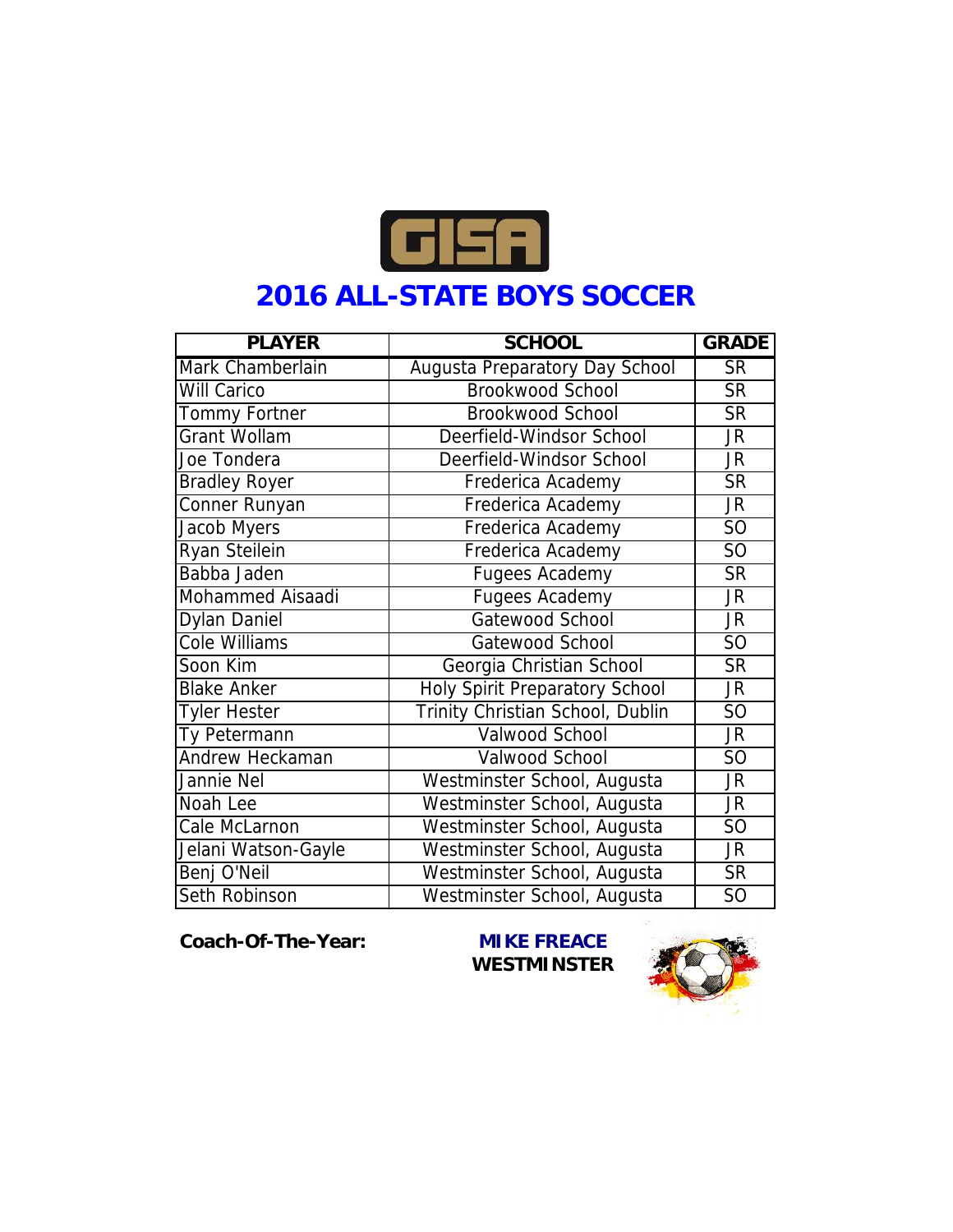

## **2016 ALL-REGION BOYS SOCCER**

| <b>REGION 1</b>     | School                               | Grade     | <b>REGION 2</b>       | School                               | Grade                  |
|---------------------|--------------------------------------|-----------|-----------------------|--------------------------------------|------------------------|
| Jordan Hair         | Dominion Christian School            | SR        | <b>Brian Marsh</b>    | <b>Bulloch Academy</b>               | $\overline{\text{SR}}$ |
| Babba Jaden         | Fugees Academy                       | <b>SR</b> | Will Downs            | <b>Bulloch Academy</b>               | <b>SR</b>              |
| Ganaro Makor        | Fugees Academy                       | <b>SR</b> | Candler Boyett        | <b>Bulloch Academy</b>               | JR                     |
| Mohammed Aisaadi    | Fugees Academy                       | <b>JR</b> | Seth Brant            | <b>Bulloch Academy</b>               | SO                     |
| Tin Win             | Fugees Academy                       | <b>FR</b> | <b>Grant Williams</b> | <b>Bulloch Academy</b>               | JR                     |
| Memo Garcia         | Griffin Christian High School        | <b>SR</b> | Ausar Gibbs           | First Presbyterian Christian Academy | JR                     |
| Cole Jones          | The Heritage School                  | <b>SR</b> | <b>Bradley Royer</b>  | Frederica Academy                    | <b>SR</b>              |
| David Barber        | The Heritage School                  | <b>SR</b> | Conner Runyan         | Frederica Academy                    | JR                     |
| Christopher Gmeiner | The Heritage School                  | SO.       | Jacob Myers           | Frederica Academy                    | SO.                    |
| Zach Robinson       | The Heritage School                  | SO        | Ryan Steilein         | Frederica Academy                    | SO.                    |
| Jack Hunt           | The Heritage School                  | <b>FR</b> | John Mitchell Brock   | Frederica Academy                    | SO                     |
| Stephen Wiedl       | Holy Spirit Preparatory School       | <b>SR</b> | Jackson Capes         | Frederica Academy                    | <b>SR</b>              |
| <b>Blake Anker</b>  | Holy Spirit Preparatory School       | JR.       | Brandon Dunn          | Frederica Academy                    | <b>FR</b>              |
| John Radosta        | Holy Spirit Preparatory School       | JR.       | Joseph Gibase         | Robert Toombs Christian Academy      | <b>SR</b>              |
| Ryan Durham         | Holy Spirit Preparatory School       | <b>SR</b> | Michael Adkins        | Robert Toombs Christian Academy      | <b>SR</b>              |
| Angel Casillas      | Holy Spirit Preparatory School       | <b>FR</b> | Joey Mitchell         | Robert Toombs Christian Academy      | <b>SR</b>              |
| Will Thompson       | Loganville Christian Academy         | JR        | Tyler Hester          | Trinity Christian School, Dublin     | SO.                    |
| Kevin Allen         | Loganville Christian Academy         | <b>JR</b> | Ryan Ross             | Trinity Christian School, Dublin     | <b>SR</b>              |
| Jordan Flagg        | Trinity Christian School, Sharpsburg | JR.       | Will Clardy           | Trinity Christian School, Dublin     | SO                     |
| Cristian Loris      | Trinity Christian School, Sharpsburg | SO        | Colin Crozier         | Trinity Christian School, Dublin     | <b>FR</b>              |
| Kasey McGinnis      | Trinity Christian School, Sharpsburg | JR        |                       |                                      |                        |
| Jordan Arbiv        | The Weber School                     | SO.       |                       |                                      |                        |

| REGION 3             | School                   | Grade     |              |
|----------------------|--------------------------|-----------|--------------|
| <b>Will Carico</b>   | Brookwood School         | <b>SR</b> | Marl         |
| <b>Tommy Fortner</b> | Brookwood School         | <b>SR</b> | Isaa         |
| David Filston        | Brookwood School         | <b>SR</b> | Josh         |
| Sergio Morales       | Brookwood School         | <b>SR</b> | Dyla         |
| <b>Preston Young</b> | Brookwood School         | <b>SO</b> | Cole         |
| Will Ladson          | Brookwood School         | JR.       | <b>Brice</b> |
| Neil Gurley          | Brookwood School         | <b>SR</b> | Nola         |
| Grant Wollam         | Deerfield-Windsor School | JR.       | <b>Riley</b> |
| Joe Tondera          | Deerfield-Windsor School | JR        | <b>Hun</b>   |
| Parker Orlowski      | Deerfield-Windsor School | <b>FR</b> | Nath         |
| Spencer Martin       | Deerfield-Windsor School | SR.       | Just         |
| Lanier Freeman       | Deerfield-Windsor School | <b>SR</b> | Janr         |
| Soon Kim             | Georgia Christian School | <b>SR</b> | Noal         |
| Adam Kim             | Georgia Christian School | SR.       | Cale         |
| Logan Hornsby        | Georgia Christian School | 50        | Jelar        |
| Jack McRay           | Grace Christian Academy  | <b>SR</b> | Benj         |
| Mondo West           | Tiftarea Academy         | <b>SR</b> | Jack         |
| McKinley Morehead    | Tiftarea Academy         | JR.       | Seth         |
| Ty Petermann         | Valwood School           | <b>JR</b> |              |
| Andrew Heckaman      | Valwood School           | SO.       |              |
| William Pegg         | Valwood School           | JR        |              |
| Hank Evans           | Valwood School           | JR.       |              |
| Jaakob Alakulppi     | Valwood School           | JR        |              |
| Carter Sharon        | Valwood School           | JR        |              |

| REGIUN I            | SCNOOI                                | Grade                   | REGIUN 2              | SCNOOI                               | Grade                  |
|---------------------|---------------------------------------|-------------------------|-----------------------|--------------------------------------|------------------------|
| Jordan Hair         | Dominion Christian School             | $\overline{\text{SR}}$  | <b>Brian Marsh</b>    | <b>Bulloch Academy</b>               | $\overline{\text{SR}}$ |
| Babba Jaden         | Fugees Academy                        | <b>SR</b>               | Will Downs            | <b>Bulloch Academy</b>               | <b>SR</b>              |
| Ganaro Makor        | Fugees Academy                        | <b>SR</b>               | Candler Boyett        | <b>Bulloch Academy</b>               | JR                     |
| Mohammed Aisaadi    | Fugees Academy                        | <b>JR</b>               | Seth Brant            | <b>Bulloch Academy</b>               | SO.                    |
| Tin Win             | Fugees Academy                        | <b>FR</b>               | <b>Grant Williams</b> | <b>Bulloch Academy</b>               | <b>JR</b>              |
| Memo Garcia         | Griffin Christian High School         | <b>SR</b>               | Ausar Gibbs           | First Presbyterian Christian Academy | JR                     |
| Cole Jones          | The Heritage School                   | <b>SR</b>               | <b>Bradley Royer</b>  | Frederica Academy                    | <b>SR</b>              |
| David Barber        | The Heritage School                   | <b>SR</b>               | Conner Runyan         | Frederica Academy                    | <b>JR</b>              |
| Christopher Gmeiner | The Heritage School                   | 50                      | Jacob Myers           | Frederica Academy                    | SO.                    |
| Zach Robinson       | The Heritage School                   | SO.                     | Ryan Steilein         | Frederica Academy                    | S <sub>O</sub>         |
| Jack Hunt           | The Heritage School                   | <b>FR</b>               | John Mitchell Brock   | Frederica Academy                    | SO.                    |
| Stephen Wiedl       | <b>Holy Spirit Preparatory School</b> | <b>SR</b>               | Jackson Capes         | Frederica Academy                    | <b>SR</b>              |
| <b>Blake Anker</b>  | <b>Holy Spirit Preparatory School</b> | <b>JR</b>               | Brandon Dunn          | Frederica Academy                    | <b>FR</b>              |
| John Radosta        | Holy Spirit Preparatory School        | <b>JR</b>               | Joseph Gibase         | Robert Toombs Christian Academy      | <b>SR</b>              |
| Ryan Durham         | <b>Holy Spirit Preparatory School</b> | $\overline{\text{SR}}$  | Michael Adkins        | Robert Toombs Christian Academy      | <b>SR</b>              |
| Angel Casillas      | Holy Spirit Preparatory School        | <b>FR</b>               | Joey Mitchell         | Robert Toombs Christian Academy      | <b>SR</b>              |
| Will Thompson       | Loganville Christian Academy          | JR                      | Tyler Hester          | Trinity Christian School, Dublin     | SO.                    |
| Kevin Allen         | Loganville Christian Academy          | $\overline{\mathbb{R}}$ | Ryan Ross             | Trinity Christian School, Dublin     | <b>SR</b>              |
| Jordan Flagg        | Trinity Christian School, Sharpsburg  | JR.                     | Will Clardy           | Trinity Christian School, Dublin     | SO                     |
| Cristian Loris      | Trinity Christian School, Sharpsburg  | SO.                     | Colin Crozier         | Trinity Christian School, Dublin     | <b>FR</b>              |
| Kasey McGinnis      | Trinity Christian School, Sharpsburg  | JR.                     |                       |                                      |                        |
| Jordan Arbiv        | The Weber School                      | SO                      |                       |                                      |                        |

| <b>REGION 3</b>       | School                   | Grade                    | <b>REGION 4</b>      | School                         | Grade          |
|-----------------------|--------------------------|--------------------------|----------------------|--------------------------------|----------------|
| <b>Will Carico</b>    | <b>Brookwood School</b>  | <b>SR</b>                | Mark Chamberlain     | Augusta Preparatory Day School | <b>SR</b>      |
| Tommy Fortner         | Brookwood School         | <b>SR</b>                | <b>Isaac Suh</b>     | Augusta Preparatory Day School | JR             |
| David Filston         | Brookwood School         | <b>SR</b>                | Josh Rosenblum       | Augusta Preparatory Day School | <b>SR</b>      |
| Sergio Morales        | Brookwood School         | $\overline{\text{SR}}$   | Dylan Daniel         | Gatewood School                | JR             |
| Preston Young         | Brookwood School         | 50                       | Cole Williams        | Gatewood School                | S <sub>O</sub> |
| <b>Will Ladson</b>    | Brookwood School         | <b>JR</b>                | <b>Brice Garland</b> | Gatewood School                | <b>SR</b>      |
| Neil Gurley           | Brookwood School         | <b>SR</b>                | Nolan Lynch          | Gatewood School                | <b>SR</b>      |
| Grant Wollam          | Deerfield-Windsor School | <b>JR</b>                | <b>Riley Denton</b>  | John Milledge Academy          | JR             |
| Joe Tondera           | Deerfield-Windsor School | <b>JR</b>                | <b>Hunter Blenk</b>  | John Milledge Academy          | JR             |
| Parker Orlowski       | Deerfield-Windsor School | $\overline{\mathsf{FR}}$ | Nathan Szakal        | <b>Westfield School</b>        | JR             |
| <b>Spencer Martin</b> | Deerfield-Windsor School | <b>SR</b>                | Justin Harder        | Westfield School               | JR             |
| Lanier Freeman        | Deerfield-Windsor School | <b>SR</b>                | Jannie Nel           | Westminster School, Augusta    | JR             |
| Soon Kim              | Georgia Christian School | $\overline{\text{SR}}$   | Noah Lee             | Westminster School, Augusta    | <b>JR</b>      |
| Adam Kim              | Georgia Christian School | $\overline{\text{SR}}$   | Cale McLarnon        | Westminster School, Augusta    | S <sub>O</sub> |
| Logan Hornsby         | Georgia Christian School | SO                       | Jelani Watson-Gayle  | Westminster School, Augusta    | JR             |
| Jack McRay            | Grace Christian Academy  | <b>SR</b>                | Benj O'Neil          | Westminster School, Augusta    | <b>SR</b>      |
| Mondo West            | Tiftarea Academy         | <b>SR</b>                | Jack Phelan          | Westminster School, Augusta    | JR             |
| McKinley Morehead     | Tiftarea Academy         | <b>JR</b>                | Seth Robinson        | Westminster School, Augusta    | S <sub>O</sub> |
| Ty Petermann          | Valwood School           | <b>JR</b>                |                      |                                |                |
| Andrew Heckaman       | Valwood School           | S <sub>O</sub>           |                      |                                |                |
| William Pegg          | Valwood School           | <b>JR</b>                |                      |                                |                |
| Hank Evans            | Valwood School           | <b>JR</b>                |                      |                                |                |
| Jaakob Alakulppi      | Valwood School           | JR                       |                      |                                |                |
| Carter Sharon         | Valwood School           | <b>JR</b>                |                      |                                |                |
|                       |                          |                          |                      |                                |                |